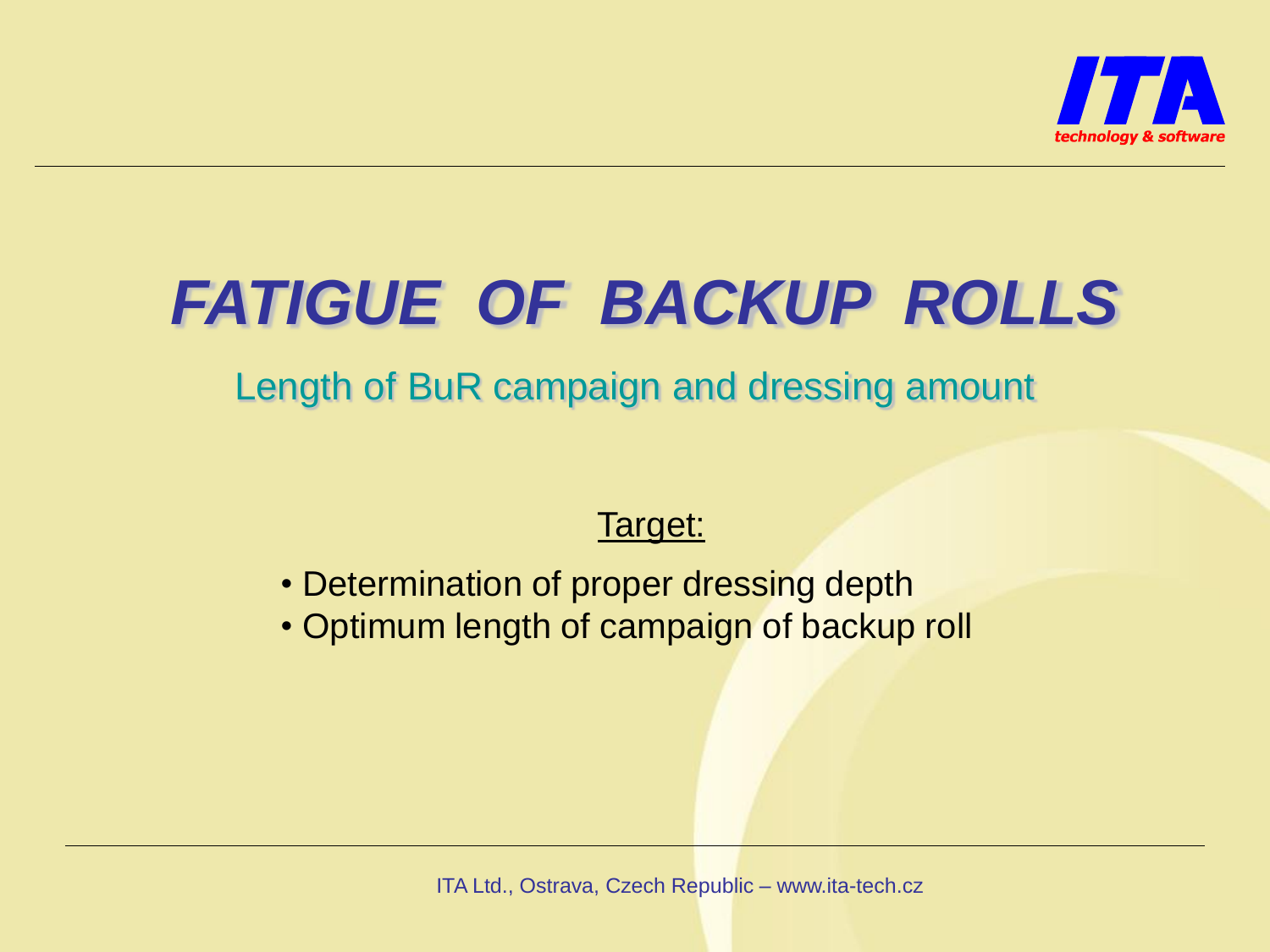



#### **Proper setting of dressing depth and length of Backup roll campaign is of essential importance!**



**Short campaign:**

**Very long campaign: Danger of spalling and destroying of the roll!**

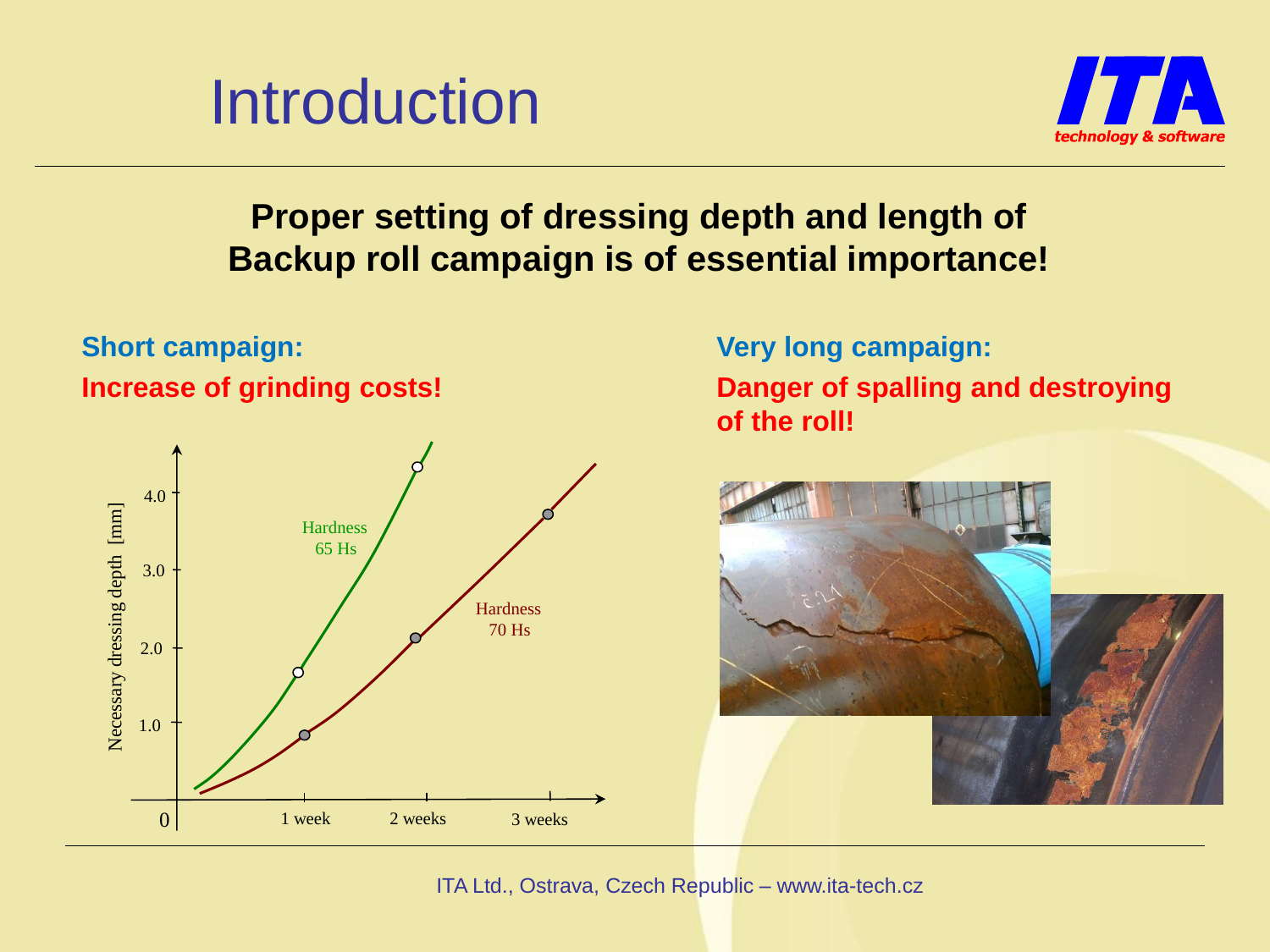### Loads that cause degradation of BuR surface



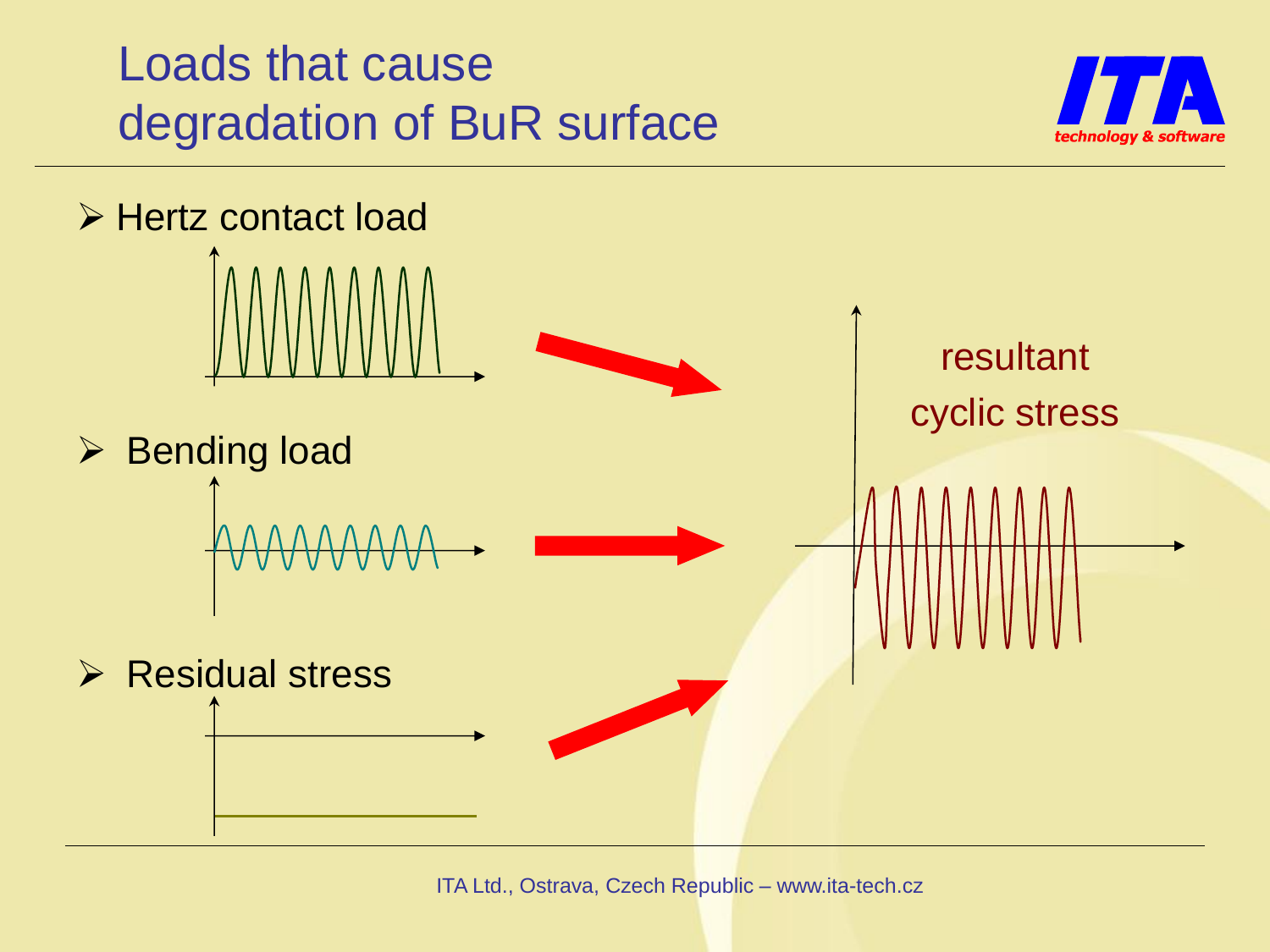### Accumulated damage



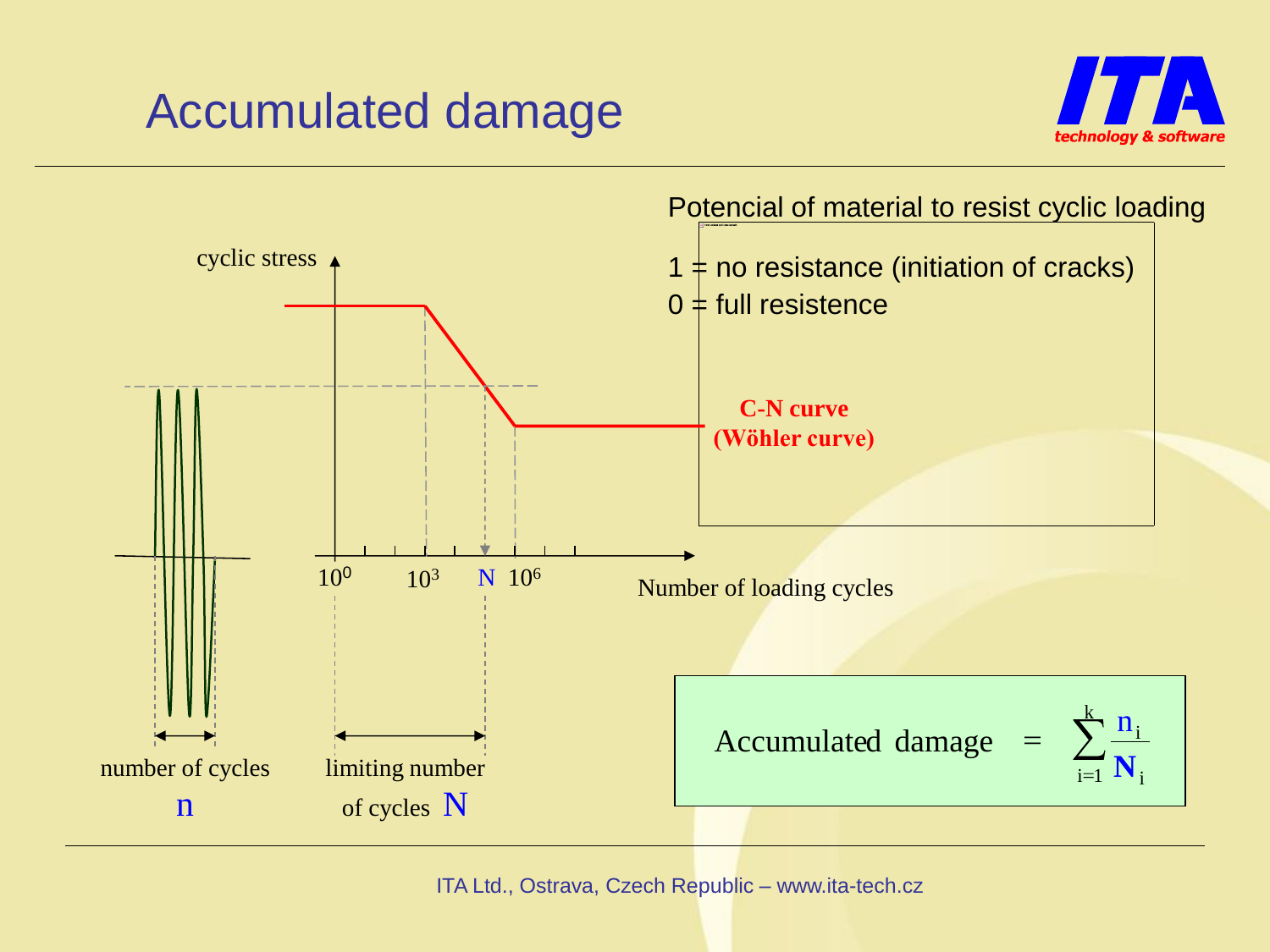### Hertz contact load and accumulated damage



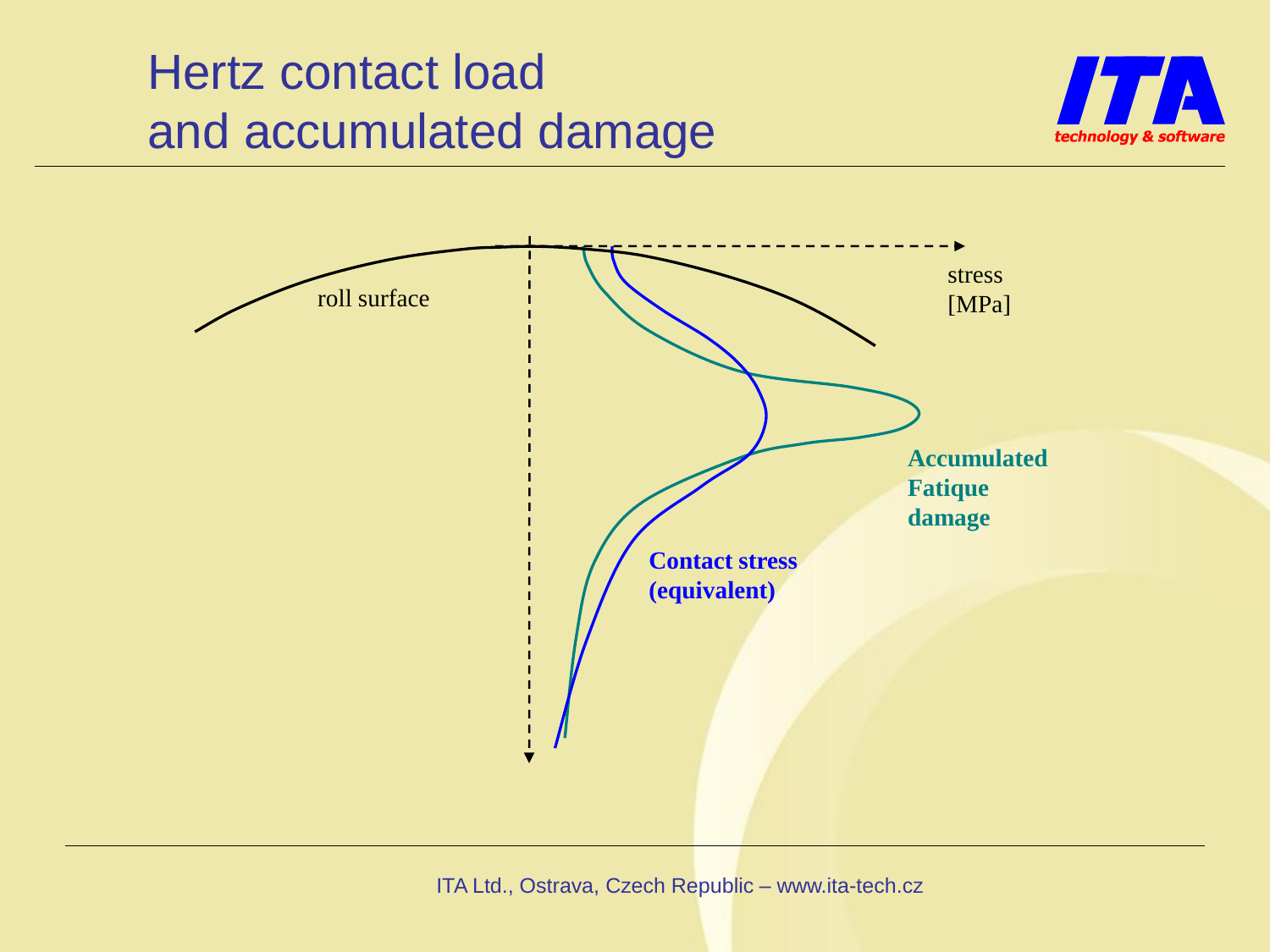



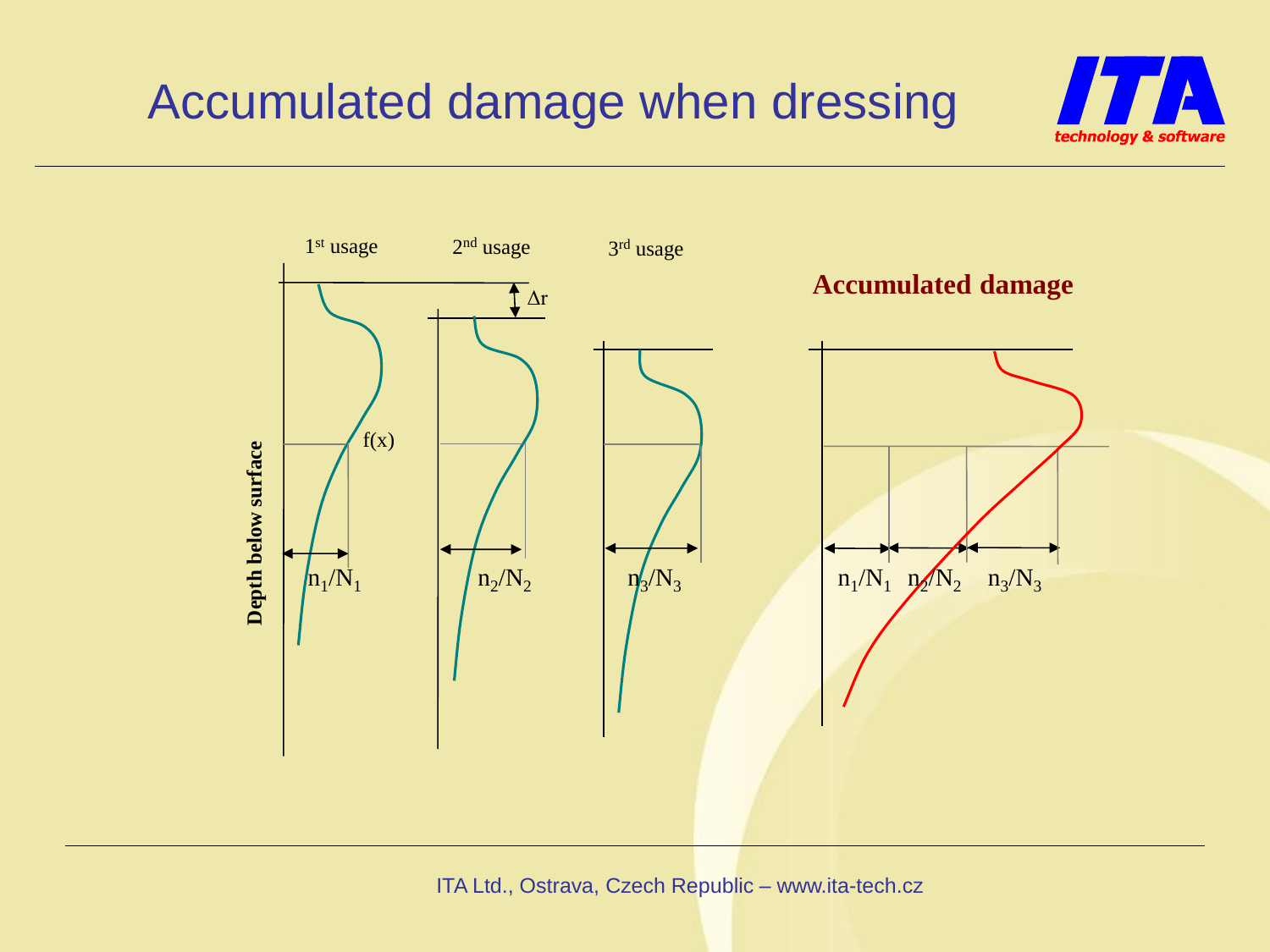

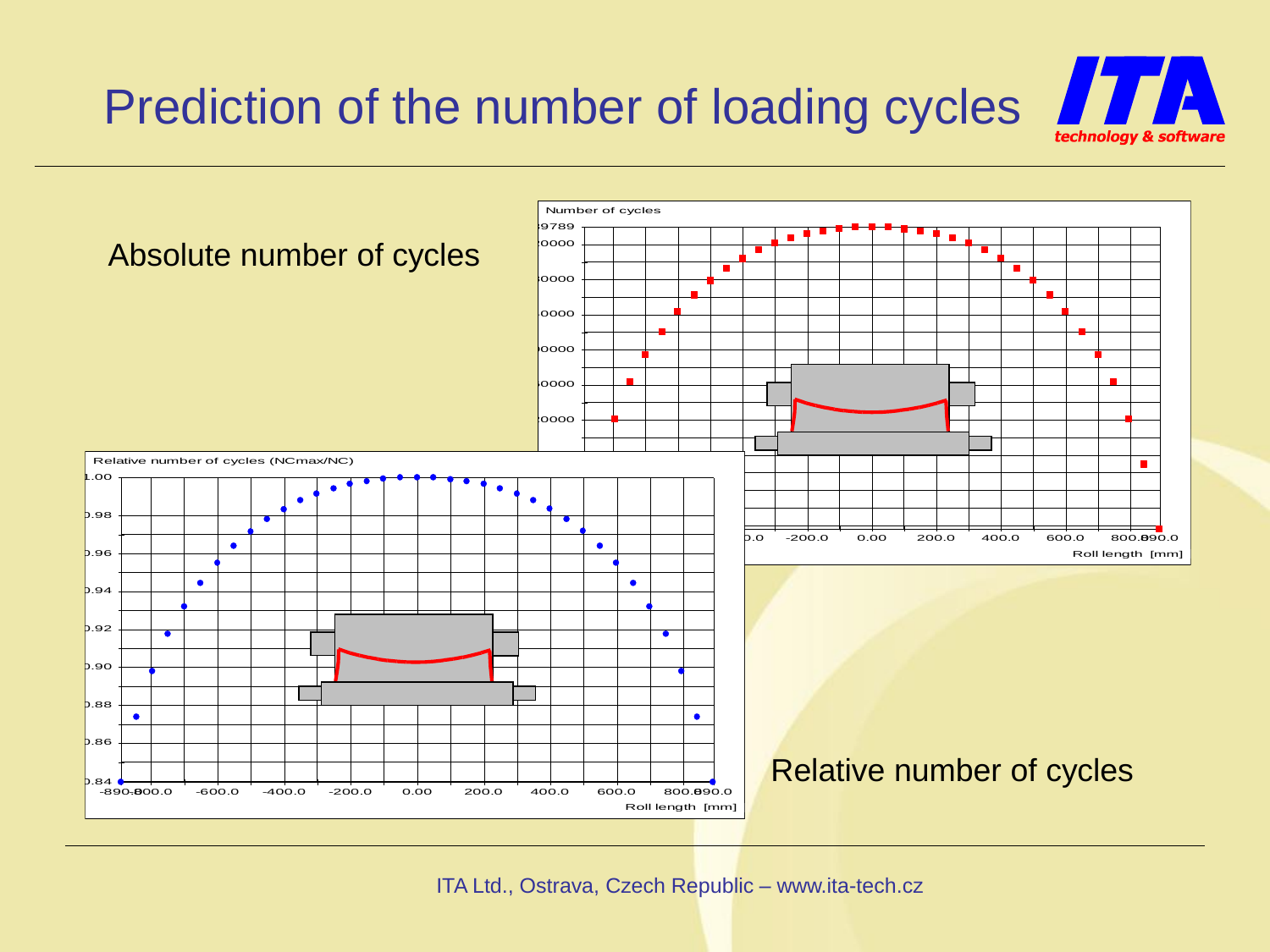

Proper depth of dressing and sophisticated estimation of Backup roll campaign!

### Reducing danger of crack initiation by

- **EX proper design of chamfers!**
- **EX positive grinding on Backup rolls!**

Nondestructive Testing!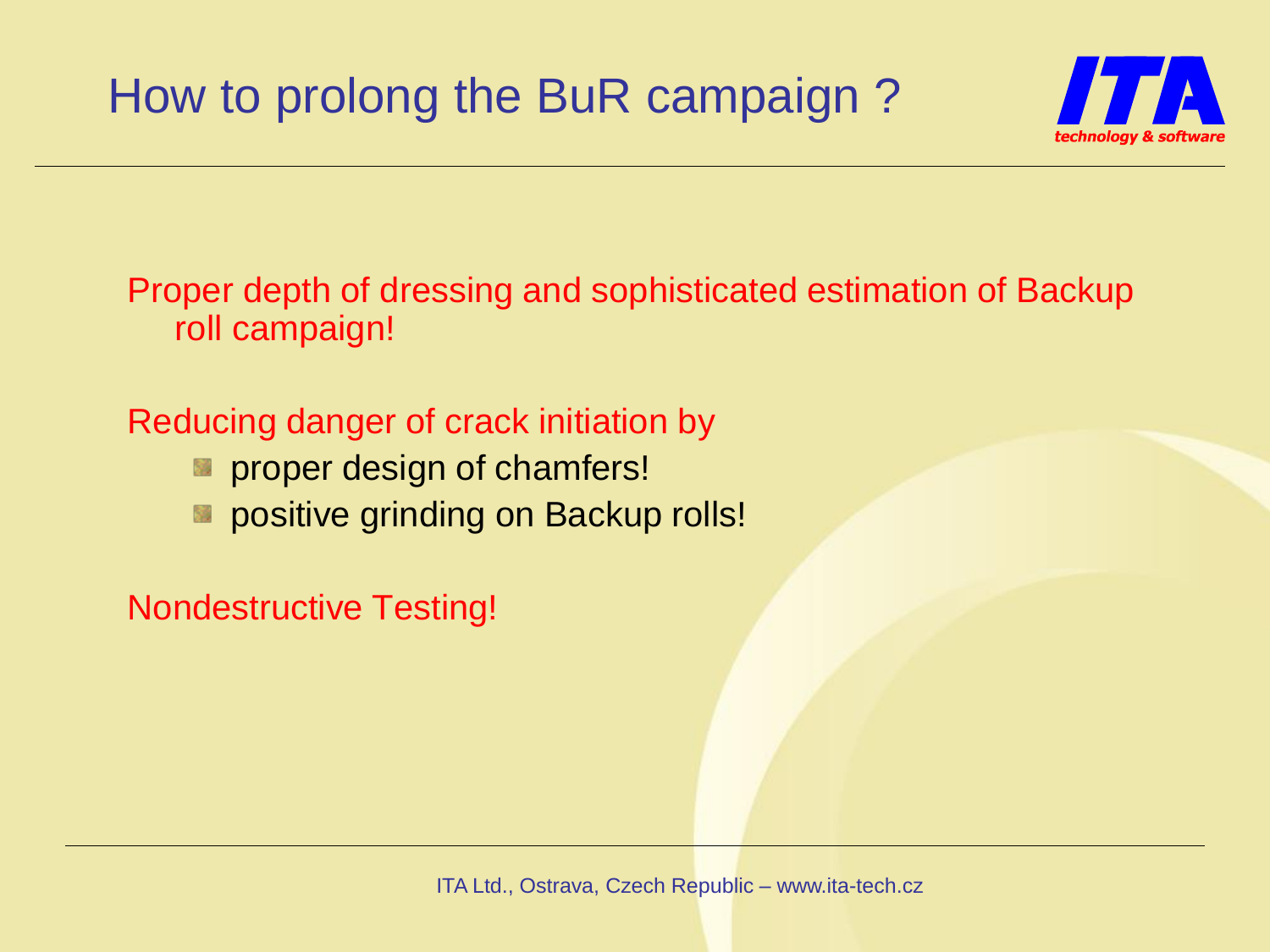

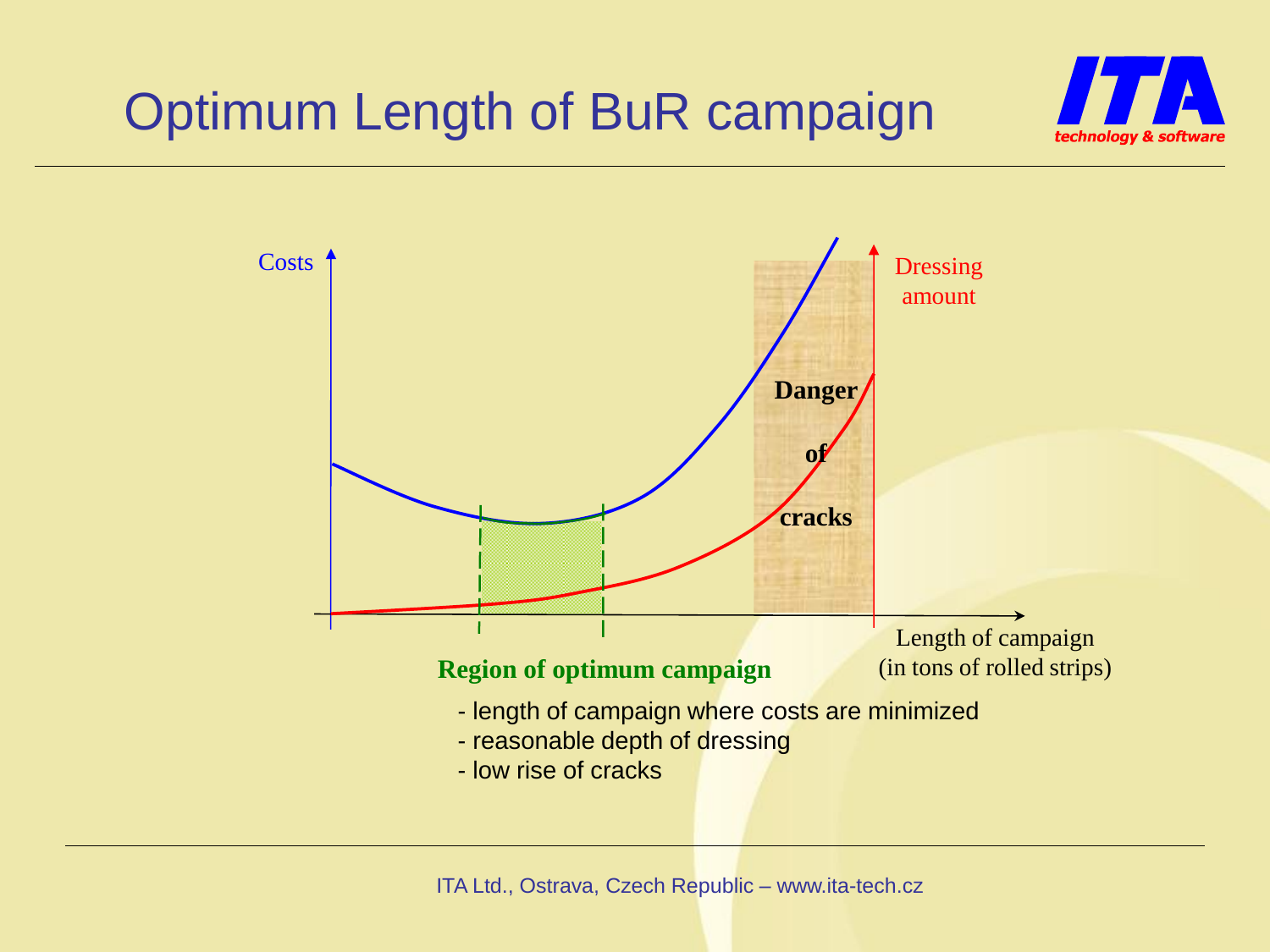

ITA Ltd., Ostrava, Czech Republic – www.ita-tech.cz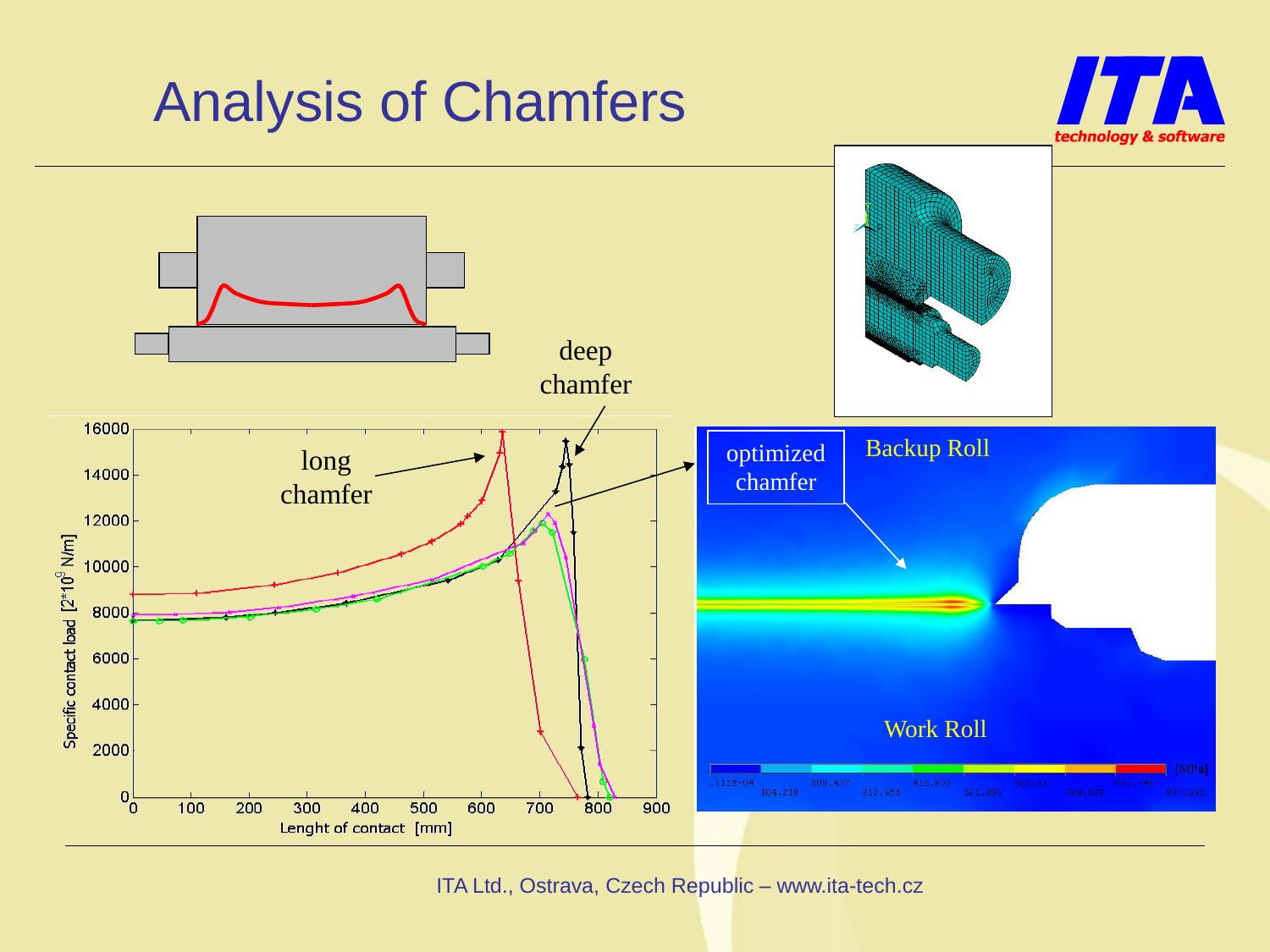# Optimalization of Roll Grinding



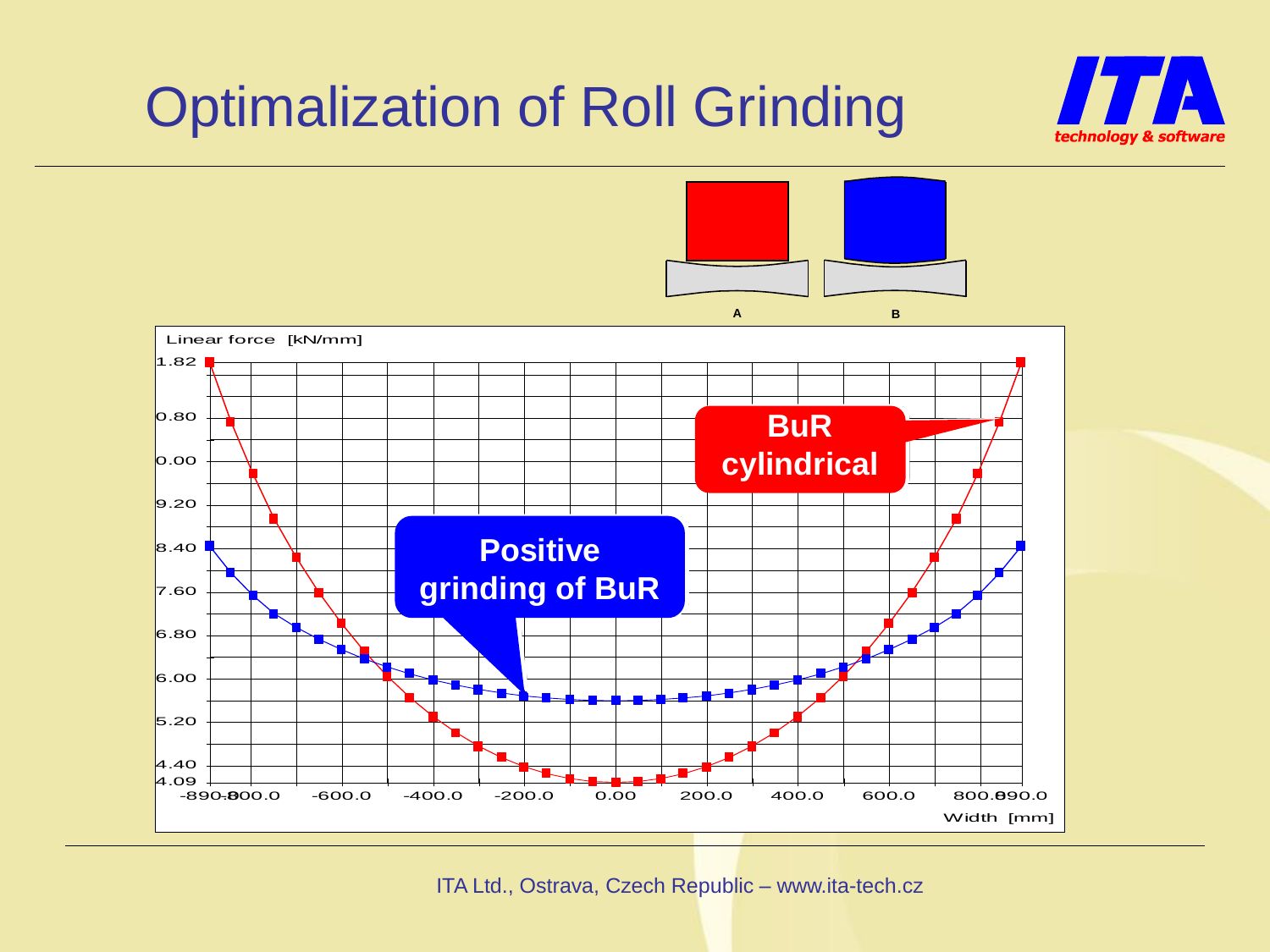# Optimalization of Roll Grinding



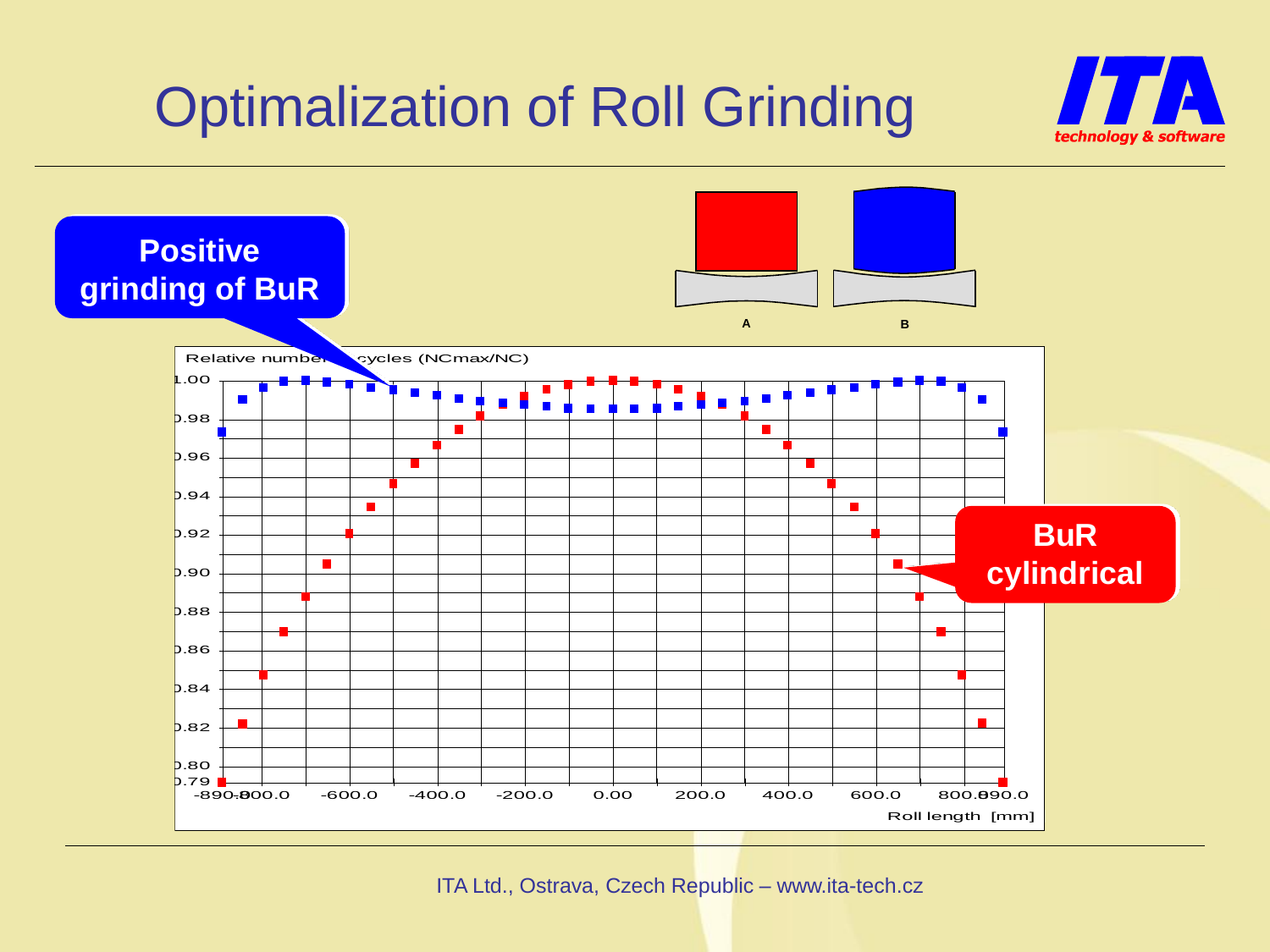# Testing - Depth of Grinding





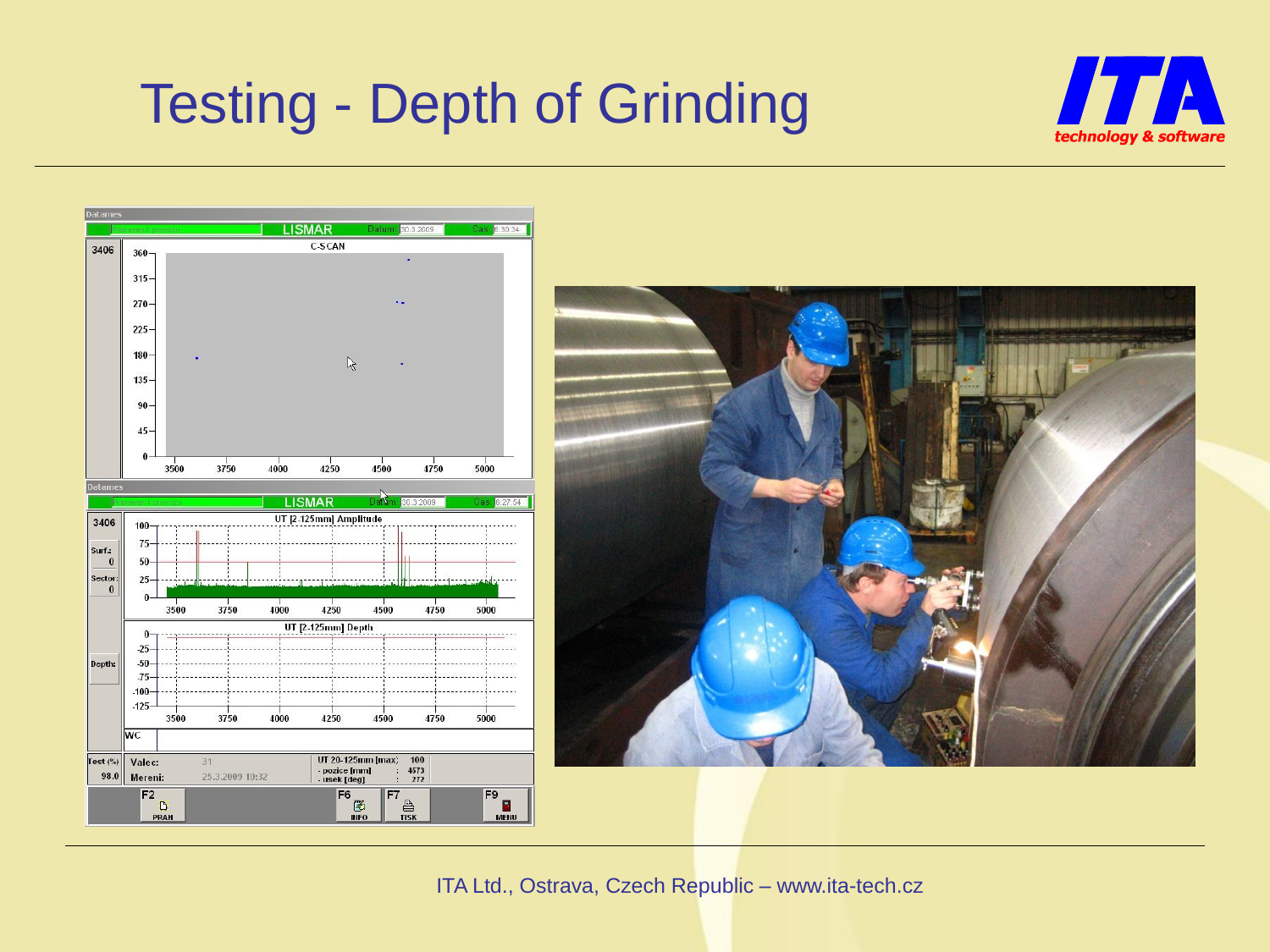### Software solutions improving your Backup rolls performance



#### **ROLLFLEX**

Software package for off-line roll stack deflection analysis coupled with prediction of fatigue damage of Backup rolls.

#### **BuR Monitor**

Software module for on-line monitoring of residual fatigue life of Backup rolls resulted from real process loading and coupled with prediction of proper depth of dressing.





### **Specialized software solutions make such kind of analyses quite simple !**